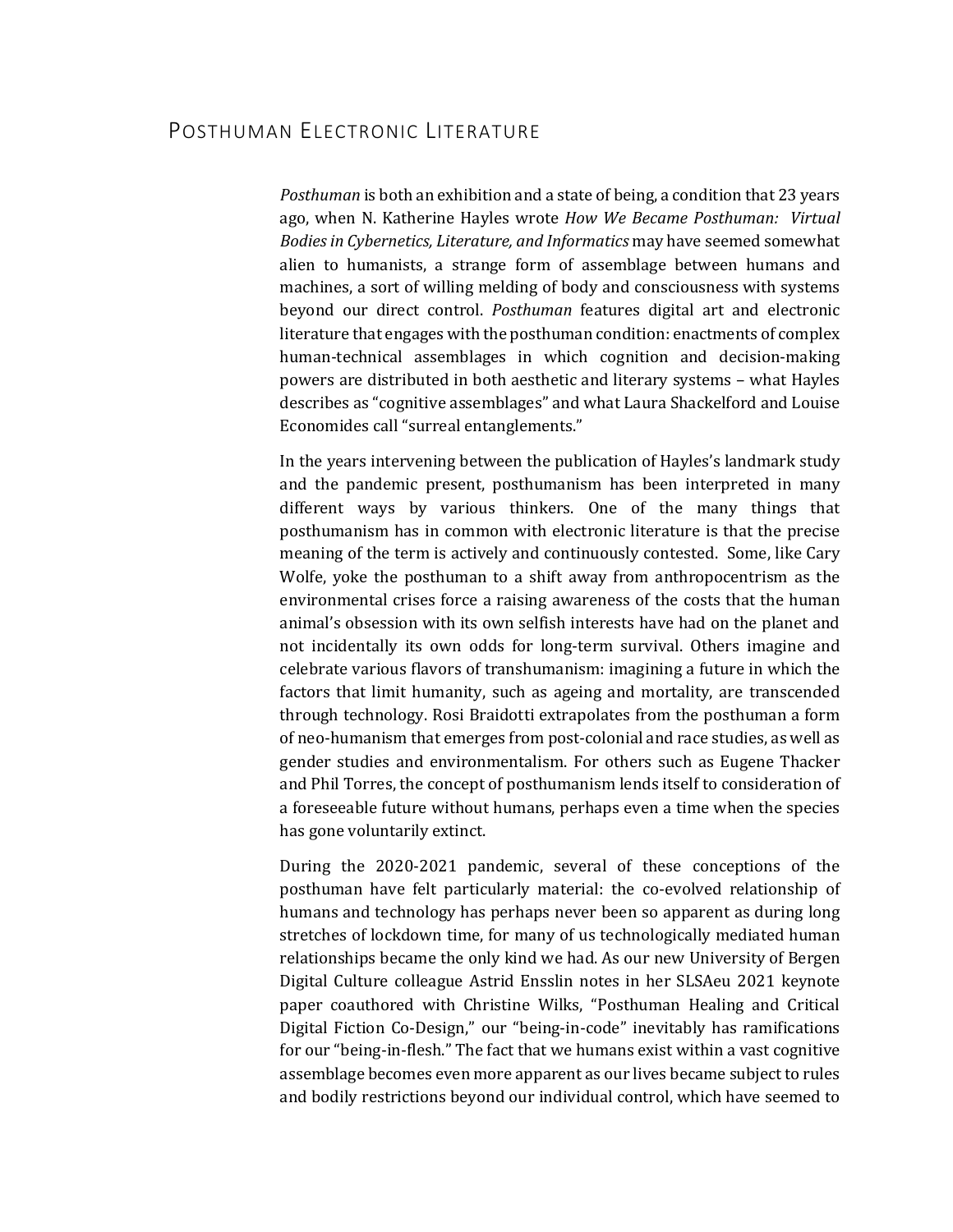change on a weekly basis according to sometimes arbitrary factors, not the least of which is the non-human actor of the mutating virus itself. And the haunting spectre of a future without humans has, of course, been a chilling threat echoed in the wailing of sirens in cities around the world as we continue to tally the dead.

My colleague at the University of Bergen, Professor of English Joseph Tabbi, had been planning the 2021 Society for Science, Literature and the Arts Europe (SLSAeu) conference "Literary and Aesthetic Posthumanism" since well before the pandemic began, but, like many events in our lives, plans for that event had to change radically as it became apparent over time that an inperson conference that entailed international travel would be virtually impossible. Joe and I had already discussed organizing a small art exhibition along with the conference, and our collaborator and colleague in the Department of Fine Arts, Eamon O'Kane, volunteered to help us organize the show, even amidst the uncertainty of the pandemic.

After the 2020 Electronic Literature Organization Conference, I volunteered to co-organize the 2021 ELO Conference and Festival at the University of Bergen along with Søren Pold at Aarhus University: a conference and festival that will also have manifestations in India (organized by dra.ft) and at Washington State University Vancouver organized by Dene Grigar and her team at the Electronic Literature Lab. Part of the reason that I volunteered to chair the arts program for ELO 2021 was that during the ELO 2020 Town Hall session, it was announced that the ELO would be planning for an all-virtual event after the success of the ELO 2020 (un)continuity conference. While I'm all for the open inclusivity and community spirit of virtual ELO events, I hoped that we could organize an arts program that would have both online and physical manifestations and that would unfold over a longer period of time than a normal ELO conference. When we hosted the ELO 2015: End(s) of Electronic Literature festival, professionally produced art exhibitions were an important part of the program, and one that I feel is important to the authors and artists who show their work, as well as the new audiences who are introduced to e-lit through such events. I think we have all missed these opportunities to share cultural experiences in embodied environments during this brutal past year.

As the plan solidified, I proposed to Joe that we could combine the SLSAeu exhibition with one of the shows of the ELO 2021 Platform (Post?) Pandemic Festival. Associate Professor of Electronic Literature and digital poet extraordinaire Jason Nelson joined our Digital Culture faculty this year (though he is still living in Australia due to pandemic travel restrictions). Jason has put together a number of innovative online exhibitions of electronic literature and volunteered to coordinate all of the ELO 2021 online exhibitions.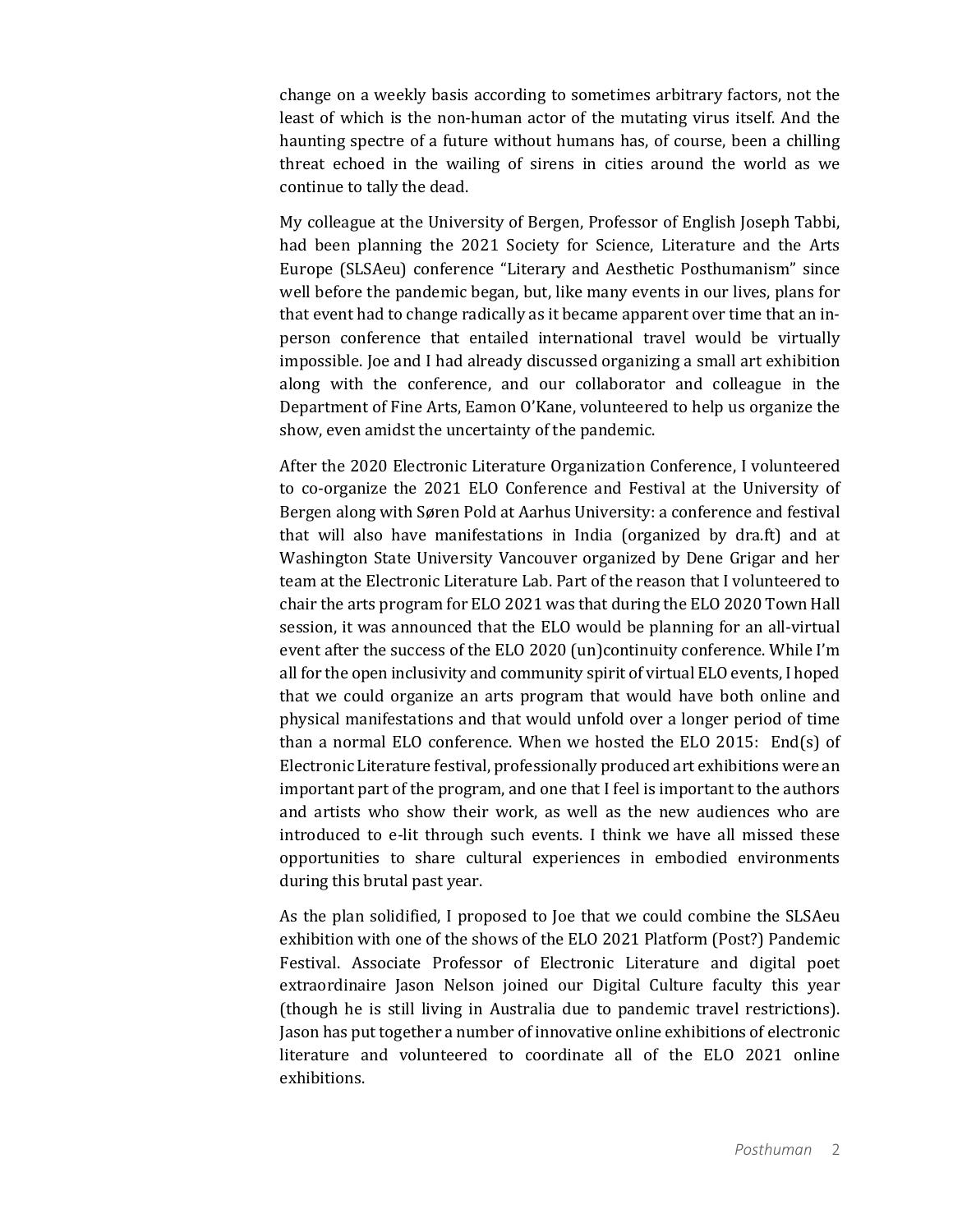Like many things in the pandemic, our curatorial team for this exhibition is a kind of ad hoc patchwork assemblage of local talent, built up on an affiliation we call the Digital Narrative Network: Joe has organized the SLSAeu conference and established the conceptual frame for the call for works, Eamon brings the expertise of a professional arts exhibition curator, Jason the experience of producing innovative online exhibitions, and I have been coordinating with the artists and staff and gluing the various pieces together. We have had to do all of this on an accelerated schedule, putting together an exhibition that is taking place both online and physically on the University of Bergen campus. Our top priority was to move quickly with a cross-faculty group of University of Bergen faculty with specific skills and roles that would enable us to produce this show efficiently, fairly, and well, under unprecedented circumstances. The adherence to the *Posthuman* theme, quality and professionalism of the submission, and logistical viability of showing each given work were our primary considerations as curators. Diversity was also a key factor in our consideration of the submissions. I'm proud of the fact that the show features voices new to the ELO community, such as Kat Mustatea and Santiago Canek Zapata Paniagua, and compelling work by younger innovators such as Winnie Soon, alongside the work of wellestablished artists and authors. The logistics of producing this show are complex  $-$  even as I write we are still working out the specific conditions of showing the work in the physical exhibition under Coronavirus restrictions (Is that 2 or 4 people allowed in the gallery at a time? Where should we put the hand sanitizer?), but I am very proud that this will be perhaps the most significant exhibition to open on the University of Bergen campus, simultaneously at the Humanities Library and the Art Academy, since the pandemic began.

We have been supported in this work by a seemingly tireless production team of women and men including graduate researchers, artists, and librarians who I would like to acknowledge and thank here for their dedicated work on this show:

## *Posthuman* **Production Team**

Carlota Salvador Megias - Logistics and editorial work

Irene Fabbri - Web development

Samuel Brezki - Art school exhibition installation and documentation

Anthony Morton - Art school exhibition docent

Cecilie Thale Klingenberg - ELMCIP database documentation

Aud Gjersdal - Library exhibition coordinator

Olaf Knarvik - Library exhibition installation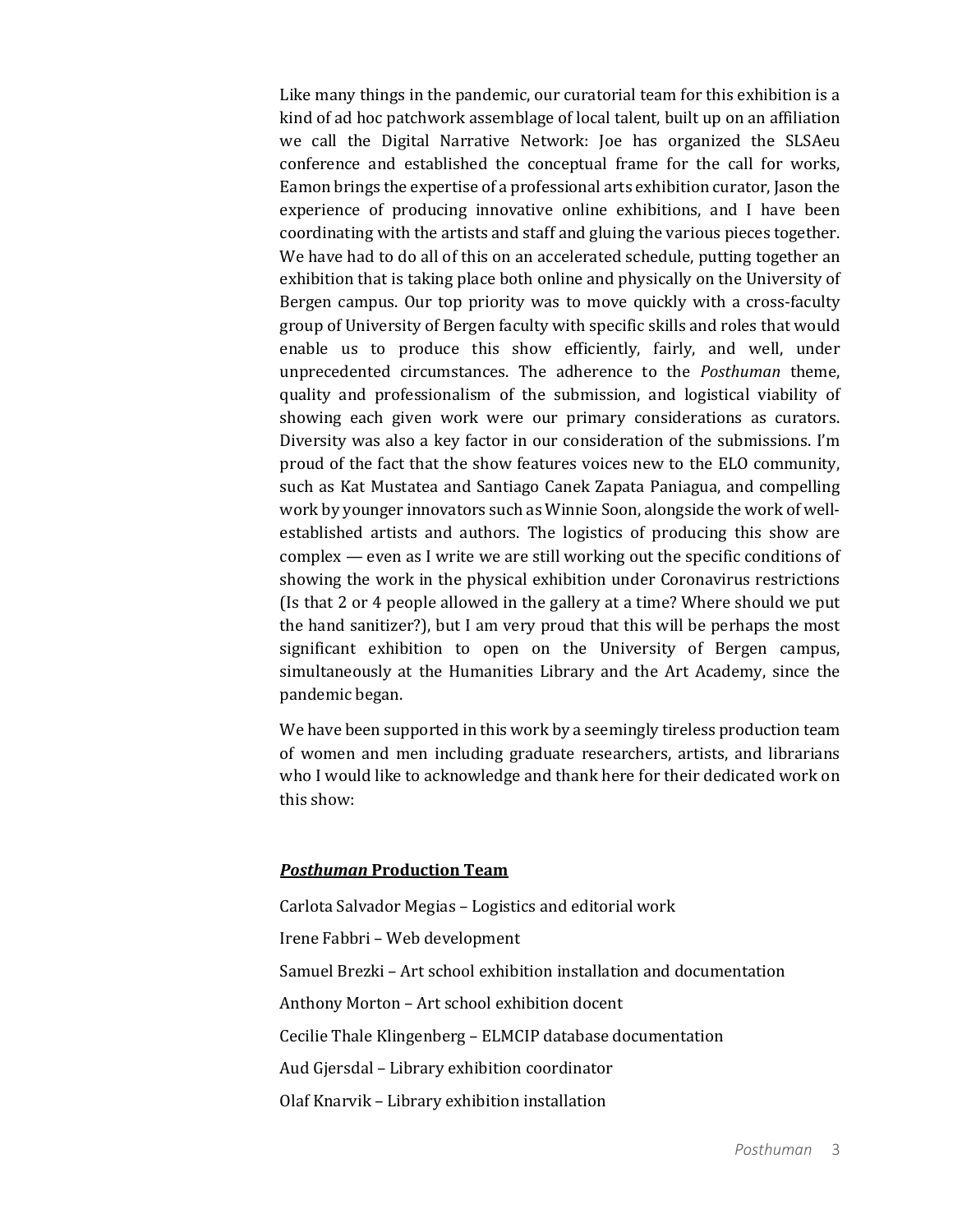Ronny Nordvik - Library exhibition installation

Lucila Mayol – ELO 2021 logo and identity

Thanks also to Kat Mustatea. Images from her work *Voidopolis* are used in posters for *Posthuman*.

We would also like to thank the SPIRE fund, the University of Bergen Library, the Art Academy, English, and Digital Culture programs for their support of this exhibition.

The works in *Posthuman* showcase a variety of different media formats and types of artistic interventions interpreting the posthuman condition:

Winnie Soon's **Unerasable Characters II** is a conceptual and software work that mediates algorithmic censorship. The application pulls in erased text from microbloggers in China on a daily basis whose writings are frequently censored and displays the characters of the messages in a way that is visible but unreadable, demonstrating the effects of mediated and automated authoritarianism in silencing voices online.

Simon Biggs's **Autography** is an interactive artwork that automatically generates evolving 3D graphic characters resembling human handwriting: algorithmically generating near-letterforms that manipulate, adjust, and reshape themselves on the fly. This has the seeming effect of watching something like near-language produced by an alien life form we cannot quite understand; or watching a machine in the paradoxical process of unconsciously trying to produce something resembling an expression of human thought.

Karen Ann Donnachie & Andy Simionato's **A.I. seems to be a verb** is a coded interactive human-machine collaborative system which can be used to 'read' and perform any text generated from literary archives in real time. By automatically identifying and mapping speech in terms of its value and linguistic function, the uncanny language it creates is not entirely attribute to either machine or human.

Will Luers's **Distant Affinities** is a work of recombinant cinema about machine intelligence attempting to process, narrate, and mimic sentient being. Through subtitles, the omniscient AI narrator cycles through media that has been captured from the network and attempts to narratively interpret the patterns of human behavior. Gaps between the text and video fragments suggest what remains outside the domains of surveillance and narrative.

Roderick Coover's Meet Me at the Station represents mediated consciousness through a surreal, lyrical VR experience about a scientist trapped in the future due to a time-traveling accident. His only hope is to travel through dreams, but dreams can also turn into nightmares.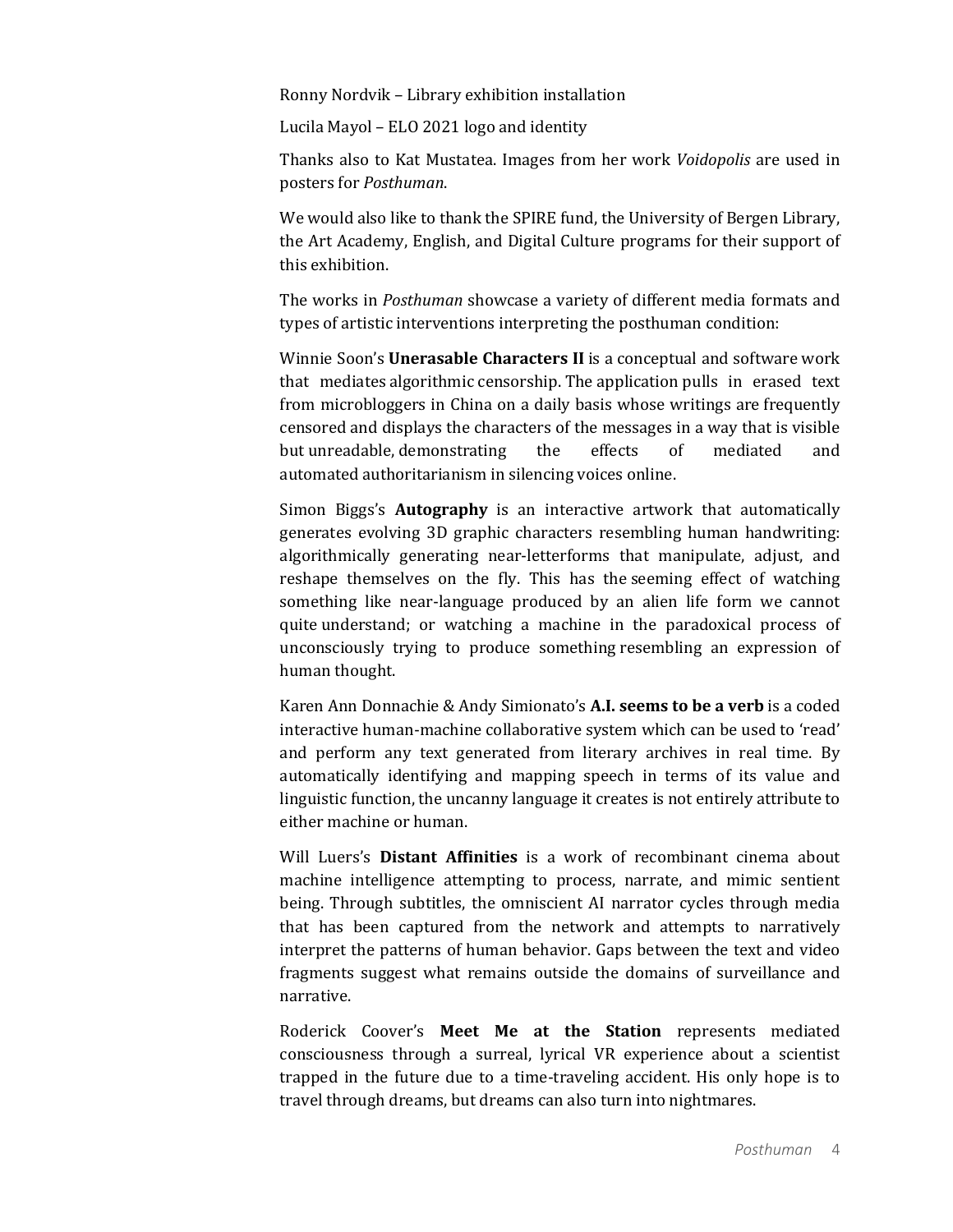Mark Marino and John Murray's The Hollow Reach is a choice-based, interactive VR puzzle game built on becoming a posthuman cyborg to overcome the trauma of emotional and physical loss. In this painful but healing journey, the player character must learn to navigate new physical and emotional realities and find novel ways of relating to the world and to others.

Johannah Rodgers's Not a Book: Locating Material Traces of Collaborative **Print and Digital Technologies in the Archive** is a project concerned with the histories, presents, and futures of books and the technologies of reproduction and replication used to make them. It is created from digital images of the traces left from the original copper engraved botanical prints on the interleaved blank pages of a digitized edition of one printed copy of an 1844 issue of "Flora Batava" magazine.

Eamon O'Kane's Low Prophet is a short video filmed in New York in 2000 wherein a plastic owl reads Bill Joy's text, "Why the Future Doesn't Need Us," published in *Wired* magazine. The text outlines a dystopian future where humans are rendered obsolete and replaced by the sentient beings they have created. In the video, the pigeons that the plastic owl is meant to scare away simply continue going about their business.

Kyle Booten's **To Pray Without Ceasing** is a web app that autonomously prays for people by searching Twitter for expressions of need. Visitors to the site may mindfully light a virtual candle and, in so doing, delegate the work of praying to the machine while still feeling vaguely responsible for whatever good it does.

René Bauer and Beat Suter's Turing's Assembly Line is a cross between an art game and an e-learning project that reverses the role between human and machine. As a player, you become Alan Turing's universal machine yourself. You will receive task after task. Will you be fast enough? How long can you keep up the assembly line?

Santiago Canek Zapata Paniagua's Li Po :: 8888 is an unreadable text generator paired with a surreal film. "8888" is a part of "Li Po :: Rice for the People 米為人民." On an Earth without humans, an old Chinese poet still fights against the alien occupation and extraction of the planet. An ambassador from the year 8888 time-travels to 4444 to hear the poems of Li Po. Then, the antidote to capitalism within Li Po's poems is sent back to our time to be sold as rice to prevent the alien occupation.

Brad Gallagher's Gnarly Posthuman Conversations: John Ashbery, W. H. **Auden, Wallace Stevens, and GPT-2** is a cutting-edge machine learningbased poetry generator. The project uses OpenAI's GPT-2 and traditional recurrent neural networks to develop a generative poetry pipeline exploring the interconnections between Auden, Ashbery, and Stevens.